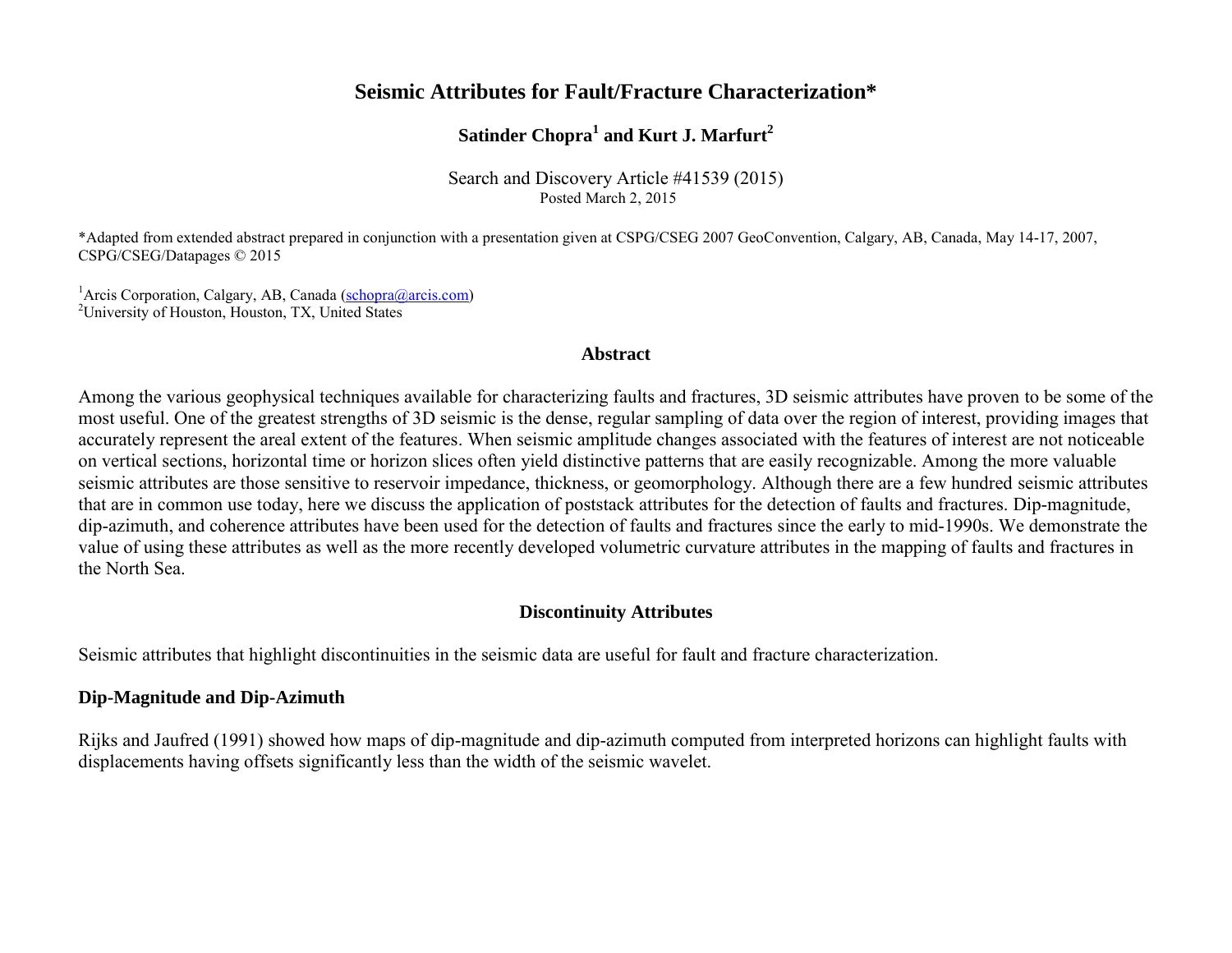## **Coherence**

Bahorich and Farmer (1995), Marfurt et al. (1998), Marfurt et al. (1999), and Gerztenkorn and Marfurt (1999) developed coherence attributes which compared adjacent seismic waveforms using cross correlation, semblance, and eigen structure measures along the dip and azimuth of seismic reflector.

The coherence images clearly reveal buried deltas, river channels, reefs, and dewatering features. The remarkable detail with which stratigraphic features show up on coherence displays, with no interpretation bias and some previously unidentifiable even with close scrutiny, appeal to interpreters who do not have the time for a complete conventional interpretation but wish to place their prospects in the appropriate geologic context.

In [Figure 1a](#page-4-0) and [Figure 1b,](#page-4-0) we show a comparison of a seismic time slice (*t =* 1240 ms) with its equivalent coherence slice. The coherence volume was generated using a modified eigen decomposition algorithm, which employs a robust dip steering option for removal of the structural component (dip) from the coherence computation. Notice the clarity with which the fault patterns stand out, which would be difficult to decipher from the seismic alone. A chair display in [Figure 1c](#page-4-0) shows the correlation of the fault patterns with their seismic signatures.

## **Curvature**

Lisle (1994) demonstrated the correlation of a curvature measure (Gaussian) with open fractures measured on outcrops. Though the exact relationship between the open fractures, paleostructure and present-day stress is not yet clearly understood, different authors (Roberts (2001), Hart et al. (2002), Sigismondi and Soldo (2003), and Massafero et al. (2003)) have demonstrated the use of seismic measures of reflector curvature to map subtle features and predict fractures. A significant advancement in this direction has been the volumetric computation of curvature (Al-Dossary and Marfurt, 2006). By first estimating the volumetric reflector dip and azimuth that represents the best single dip for each sample in the volume, and followed by computation of curvature from adjacent measures of dip and azimuth, a full 3D volume of curvature values is produced. There are many curvature measures that can be computed, but the most-positive and most-negative curvature measures are the most useful in that they tend to be most easily related to geologic structures. An attractive feature of curvature computation is the ability to be able to perform multispectral analysis of curvature which depicts different features at different scales of analysis (Chopra and Marfurt, 2007).

[Figure 2](#page-5-0) shows a comparison of time slices at *t =* 2104 ms from (a) seismic, (b) coherence, and (c) most-positive curvature. Notice that while the coherence display is featureless in the high coherence (white) areas, the most-positive curvature display illuminates a series of N-S trending flexures.

## **Conclusions**

Seismic attributes are very useful in the characterization of faults and fractures in 3D seismic data volumes. Dip-magnitude and dip-azimuth maps are useful in identifying subtle displacements that may not be seen on seismic amplitude data. Curvature attributes, being derivatives of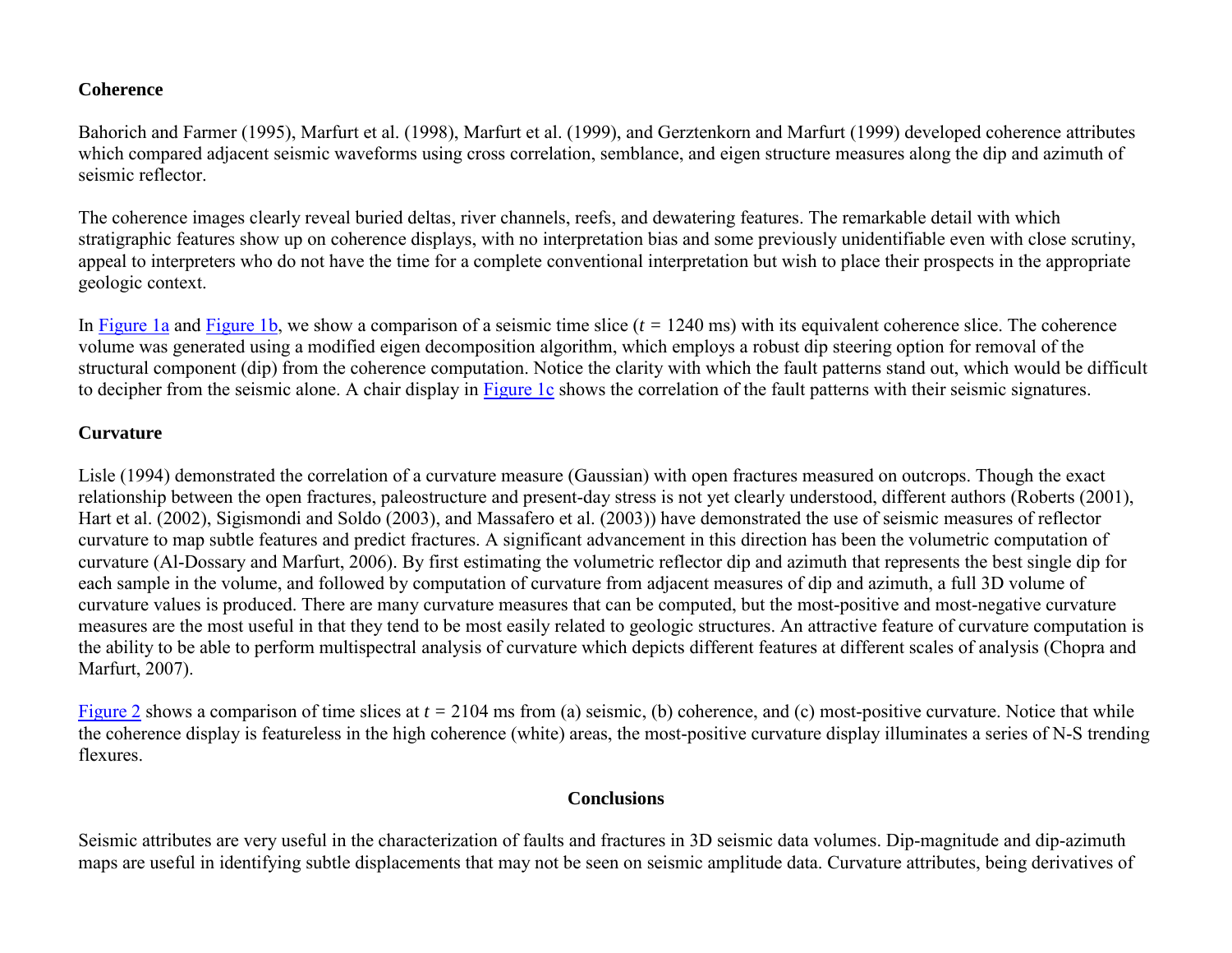reflector dip and azimuth, further highlight these details, with modern implementations provide volumetric images at different wavelengths. Modified eigen decomposition coherence algorithms are designed *not* to be sensitive to dip; rather, they provide maps of lateral changes in waveform. Mathematically independent, coherence, and curvature images are often coupled through the underlying geology.

#### **Acknowledgements**

We thank Oilexco, Calgary, for the granting us permission to show the data examples included in this abstract. We also thank Arcis Corporation for the permission to publish and present this work.

## **References Cited**

Al-Dossary, S., and K.J. Marfurt, 2006, Multispectral estimates of reflector curvature and rotation: Geophysics, v. 71, p. 41-51.

Bahorich, M.S., and S.L. Farmer, 1995, 3-D seismic discontinuity for faults and stratigraphic features: The coherence cube: The Leading Edge, v. 14, p. 1053-1058.

Chopra, S., 2002, Coherence cube and beyond: First Break, v. 20/1, p. 27-33.

Chopra, S., and K.J. Marfurt, 2007, Multispectral volumetric curvature adding value to 3D seismic data interpretation: CSPG/CSEG Convention, Calgary.

Gersztenkorn, A., and K.J. Marfurt, 1999, Eigen structure-based coherence computations as an aid to 3-D structural and stratigraphic mapping: Geophysics, v. 64, p. 1468-1479.

Hart, B.S., R.A. Pearson, and G.C. Rawling, 2002, 3-D seismic horizon-based approaches to fracture-swarm sweet spot definition in tight-gas reservoirs: The Leading Edge, v. 21, p. 28-35.

Lisle, R.J., 1994, Detection of zones of abnormal strains in structures using Gaussian curvature analysis: AAPG Bulletin, v. 78, p. 1811-1819.

Marfurt, K.J., R.L. Kirlin, S.L. Farmer, and M.S. Bahorich, 1998, 3-D seismic attributes using a semblance-based coherency algorithm: Geophysics, v. 63, p. 1150-1165.

Marfurt, K.J., V. Sudhaker, A. Gersztenkorn, K.D. Crawford, and S.E. Nissen, 1999, Coherency calculations in the presence of structural dip: Geophysics, v. 64, p. 104-111.

Masaferro, J.L., M. Bulnes, J. Poblet, and M. Casson, 2003, Kinematic evolution and fracture prediction of the Valle Morado structure inferred from 3-D seismic data, Salta Province, northwest Argentina: AAPG Bulletin, v. 87, p. 1083-1104.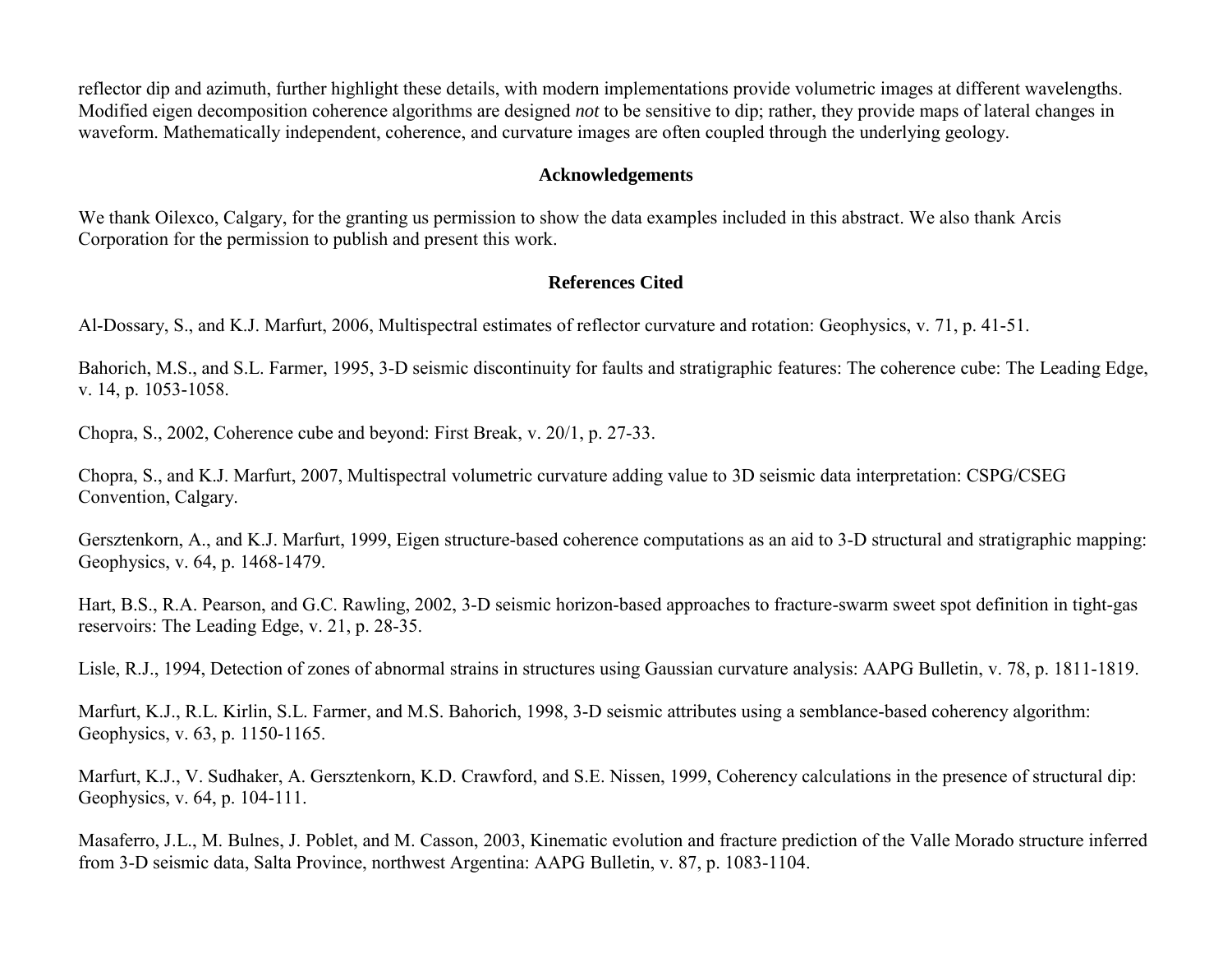Rijks, E.J.H., and J.C.E.M., Jauffred, 1991, Attribute extraction: An important application in any detailed 3-D interpretation study: The Leading Edge, v. 10, p. 11-19.

Roberts, A., 2001, Curvature attributes and their application to 3-D interpreted horizons: First Break, v. 19, p. 85-99.

Sigismondi, M., and J.C. Soldo, 2003, Curvature attributes and seismic interpretation: Case studies from Argentina basins: The Leading Edge, v. 22, p. 1122-1126.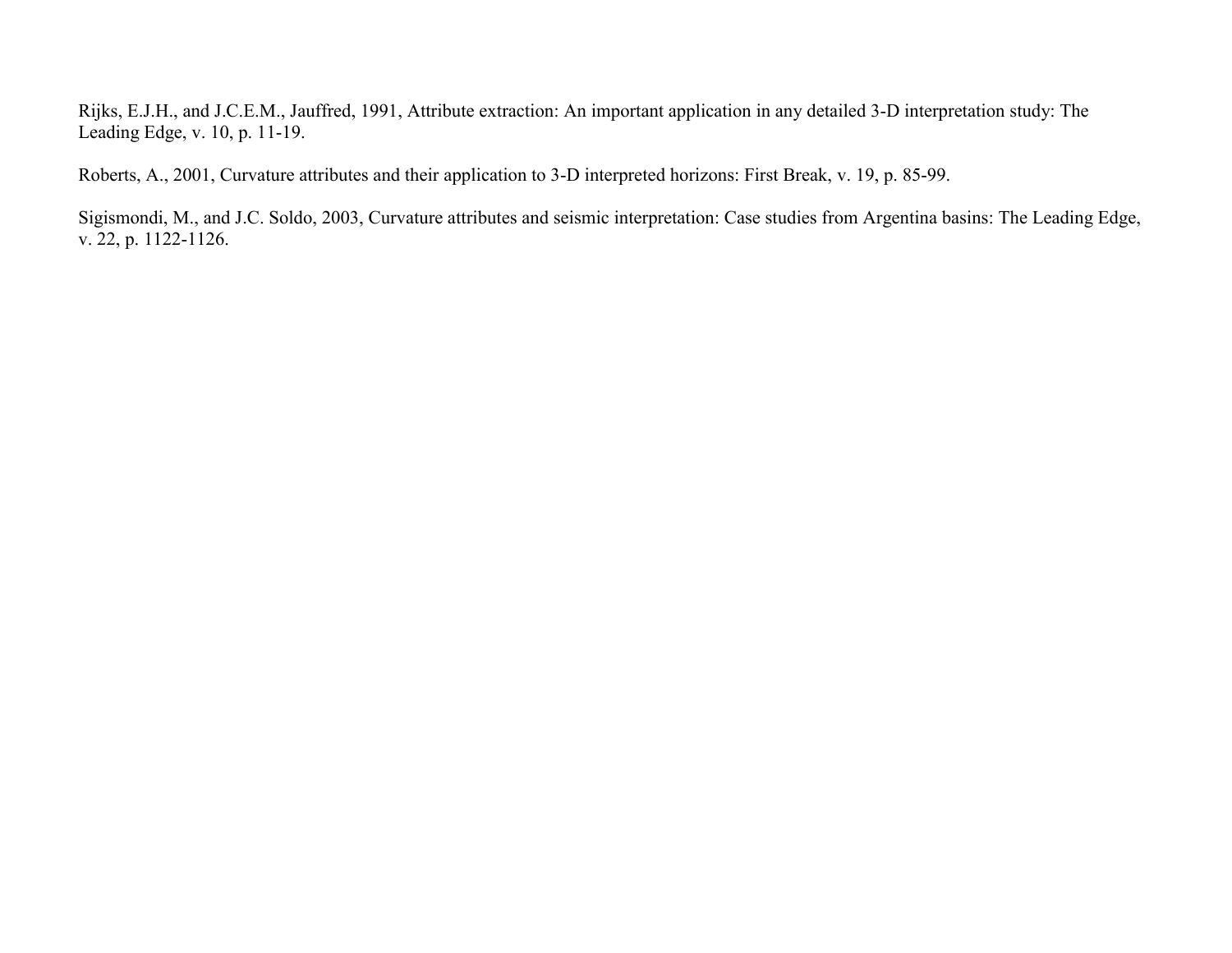<span id="page-4-0"></span>

Figure 1. Time slice at 1240 ms through (a) a seismic volume from North Sea, (b) the equivalent coherence slice generated using a modified eigen decomposition algorithm with a robust dip-steering option. Notice the accurate imaging of the fault pattern seen on the coherence slice in (b), which is almost impossible to detect on the seismic. (c) Shows a chair display of the fault patterns on the coherence and a vertical seismic section. This helps correlate the fault breaks with their seismic signatures. (Data courtesy of Oilexco, Calgary)